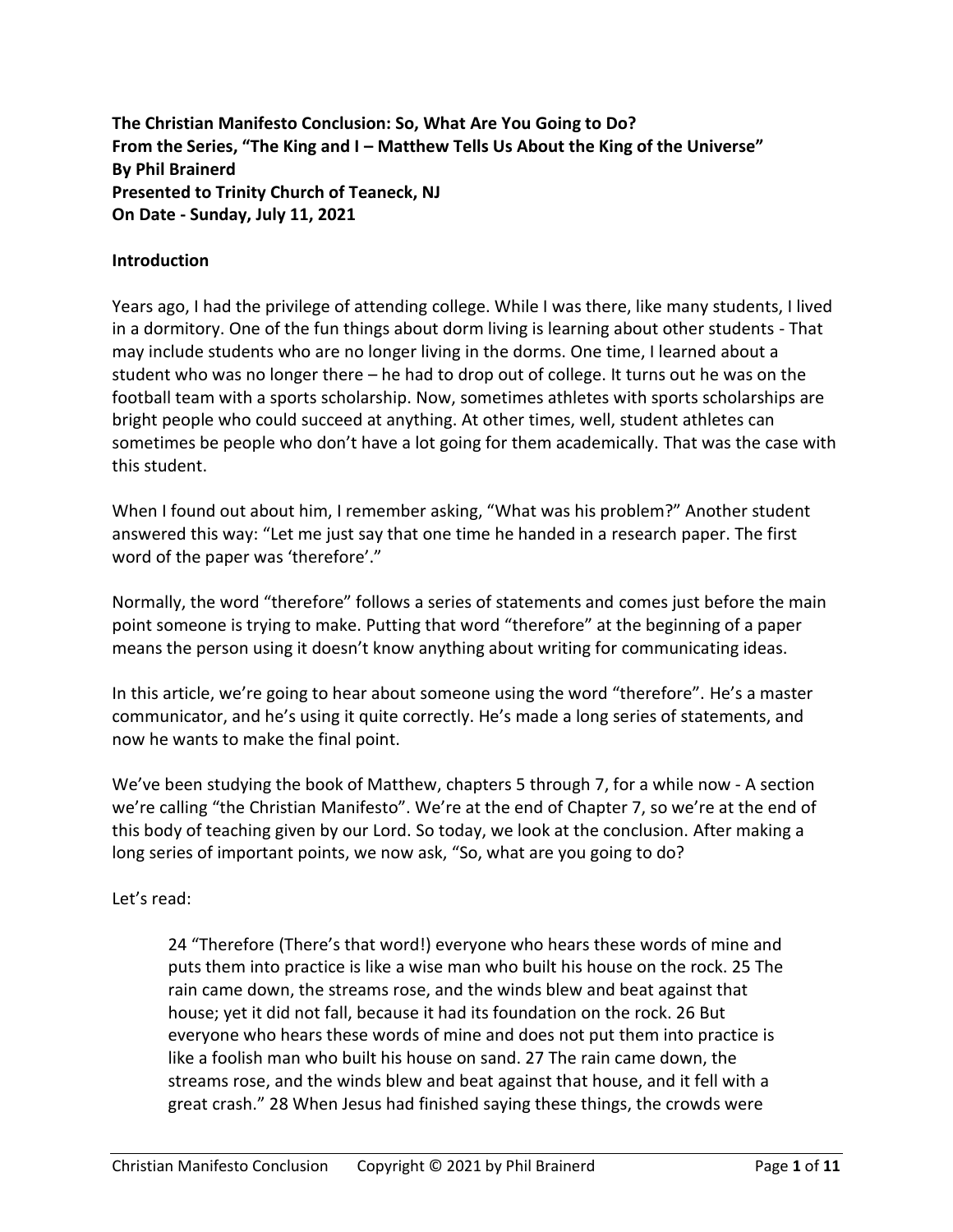amazed at his teaching, 29 because he taught as one who had authority, and not as their teachers of the law. (Matthew 7:24-28)

To understand this text, we need to ask two questions. 1) Jesus starts with the words, "Therefore, everyone who hears these words of mine…" What are the words he's talking about? What is the 'therefore' about? 2) Why are the words important?

Let's look to find the answers to these questions.

# **I. What are the words Jesus is talking about?**

"Therefore, everyone who hears these words of mine… (v 224)"

What are the words that Jesus is talking about? Note: He says they're "his words" ("…these words of mine…"). I want to suggest that he's talking about the presentation that he has just made: The words that are recorded in Matthew five through seven. Chapter five begins with Matthew saying this:

Now when Jesus saw the crowds, he went up on a mountainside and sat down. His disciples came to him, 2 and he began to teach them. (Matthew 5:1-2)

After this, Jesus went on to share the important block of teachings that we've been studying. The words that Jesus shared are often called "The Sermon on the Mount". We've been suggesting that the teachings would be better called, "The Christian Manifesto." One of the things that Jesus often discussed was the kingdom of heaven. So, this could also be called, "The Manifesto of the Kingdom."

Recall, history has seen other manifestos. The best known is the Communist manifesto by Karl Marx and Friedrich Engels. This book has resulted in the death of tens of millions of people. That's a message for another day. For now, we just need to know that a manifesto has 3 parts:

- The world has something wrong with it.
- What the world should look like.
- How to go about changing the world.

The points are not always made in this order and are often intermingled. The words that Jesus shared fit this pattern.

# **A. What Residents of the Kingdom of Heaven Look Like**

First, Jesus tells us what residents of his kingdom will look like. They will be blessed, or happy. They don't look like residents of this world.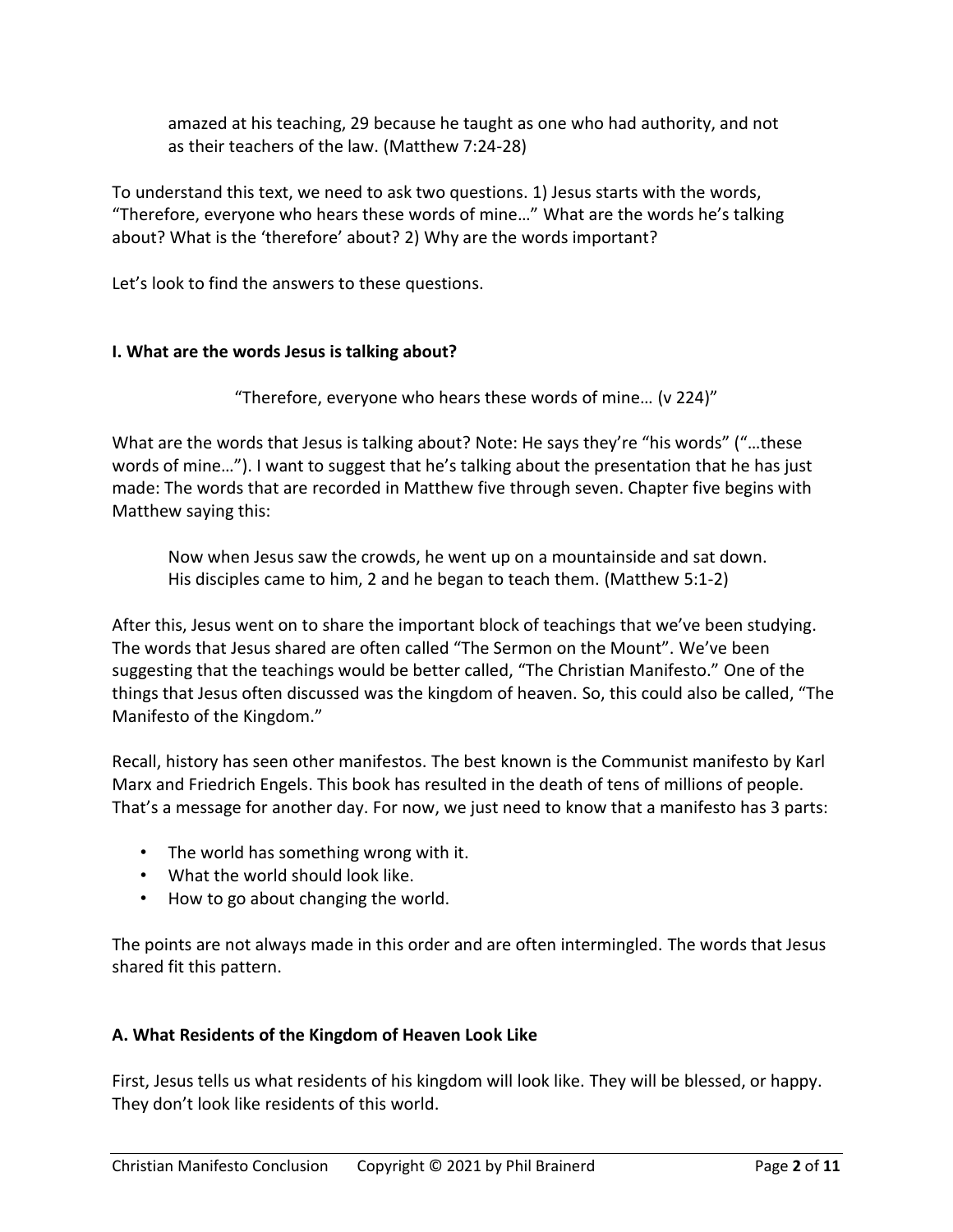### **Poor In Spirit**

The residents of the world are confident in themselves and their righteousness. Jesus says, no, the residents of the kingdom of heaven are poor in spirit. They understand that they are sinners. They understand that their sin makes them spiritually bankrupt before God. Because they understand this, they are in the end happy. Theirs is the kingdom of heaven.

### **Those Who Mourn**

The residents of this world try to live their lives pursuing happiness. Jesus says, no, the residents of his kingdom are those who mourn. They look at their spiritual state and feel grief. Further, they recognize that many of the problems of this world are caused by their sin. This realization makes them sad. They accept responsibility for who they are and what they've done. Because of this, in the end, they are happier than many celebrities whose lives appear to be endless parties. Jesus says those who mourn will be comforted.

#### **The Meek**

The residents of the world are strong. They get what they want when they want. The model of the day was the Roman Empire. The empire had what were thought to be the greatest minds in the world backed by the mightiest army. They rode into weaker nations and made them bow before the might of Rome.

Jesus says, no, the residents of the kingdom of heaven are meek - They're gentle. Note: They aren't necessarily weak. But, they choose to rely on their loving heavenly father to give them what they need when the Father thinks they need it. Jesus says those people, the meek, will inherit the earth.

#### **Those Who Hunger and Thirst for Righteousness**

The residents of this world hunger for all kinds of things: Riches, popularity, and fun, to name a few. To this, Jesus says that the residents of the kingdom of heaven hunger and thirst for righteousness. Those looking for anything else may or may not find it. If they find it, they may or may not get the amount that they crave. But Jesus says those who hunger and thirst for righteousness are blessed - Because they will be satisfied.

# **The Merciful**

The residents of this world remember when they've been hurt. They make sure that they get revenge. They get payment. They get justice. Jesus says, "no". The residents of the kingdom of heaven are merciful. They feel compassion for others - Even those who have hurt them. The residents of the kingdom of heaven know how to forgive the people who have hurt them.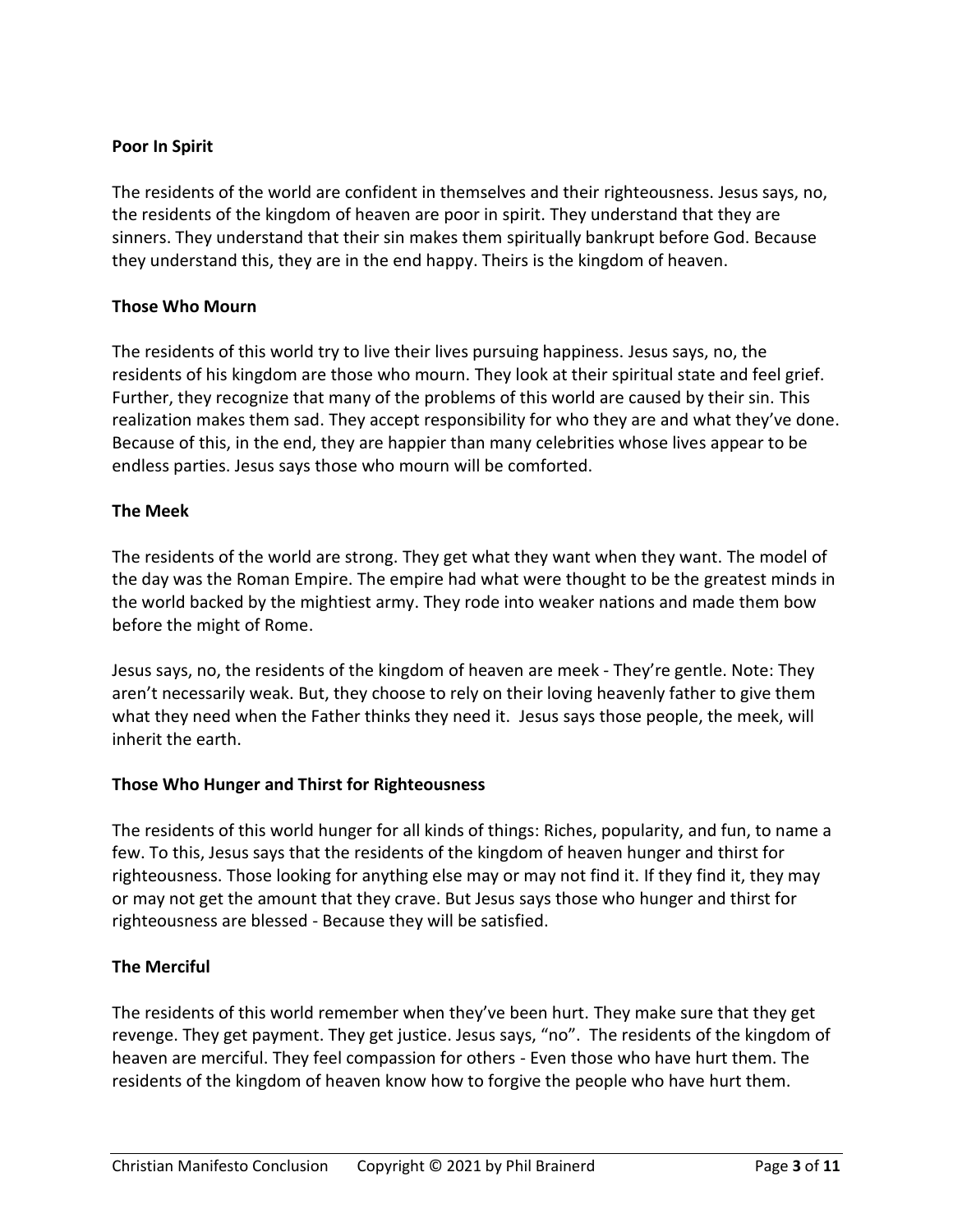Because of this, they are blessed, because they shall receive mercy. Because they are poor in spirit, they know that they need it!

# **The Pure in Heart**

The residents of the world want anything that will satisfy for the moment. Jesus says that the residents of the kingdom are the pure in heart. They want one thing: God. Jesus says they are blessed because God will honor their longings. Blessed are the pure in heart, for they will see God.

# **The Peacemakers**

The residents of this world are involved in a war. In fact, a revolution. They want to kick God off his throne. But the great king is merciful and forgiving. He offers peace to any that will accept him as their sovereign ruler. Jesus says that the residents of the kingdom of heaven recognize that God alone belongs on the throne of the universe - And the throne of their hearts. They accept God's offer of peace. Then, they tell others. Jesus says that these people are blessed, for they will be called children of God.

# **The Persecuted**

Because the world is at war with its Creator, when someone submits to the great King, those still in rebellion will persecute them. Jesus says these people, persecuted, will be blessed. For theirs is the kingdom of heaven.

# **Salt and Light**

Jesus says that the residents of his kingdom will be salt and light. Salt acts as a preservative. The followers of Jesus are used by God to keep the world from becoming as bad as it can be. Salt gives flavor to dull food. The message of God's love gives hope to the hopeless. It gives meaning to life. Jesus warns that, if the salt loses its flavor, it's not good for anything anymore. It can only be thrown out and trampled underfoot.

Without light, people stumble around at night. Jesus wants his followers to be the light of the world. God's truth helps a world wandering in the darkness of superstition and evil.

# **B. Things that Matter to the Master**

So, now that everyone knows what residents of the kingdom of heaven look like, Jesus moves on to problems in the world. There are things that matter to the Master, and those things are under attack.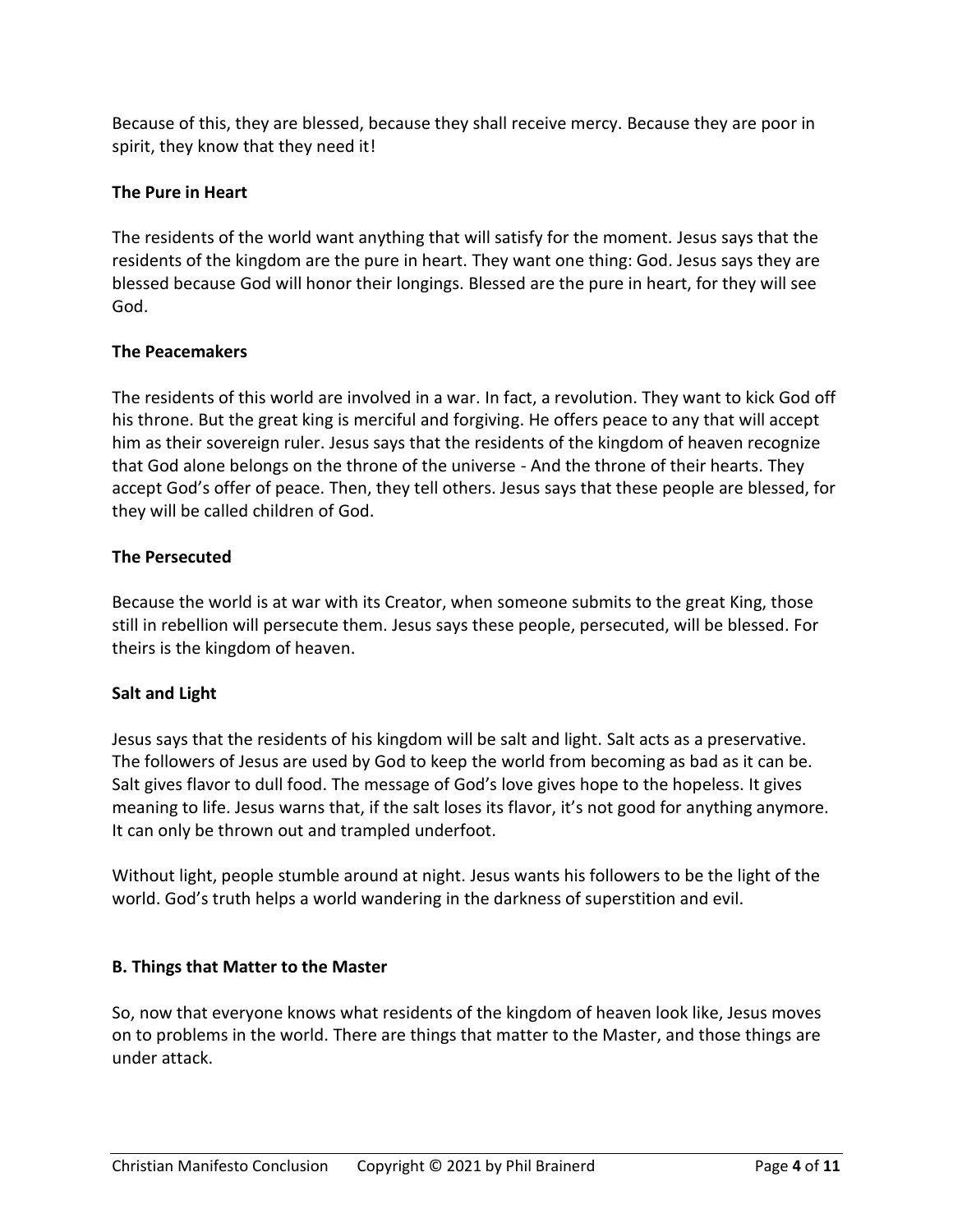### **God's Word Matters to the Master.**

The first things Jesus teaches here is that God's Word matters. From the first day in the Garden of Eden, God has been talking with humans. When he does, he shares his heart. The most important things he has shared are collected in the pages of the Bible. But ever since God started talking to humans, sinister forces have been attacking his Word.

At the time of Jesus, the Word came under attack by none less that the religious leaders of the day. They ignored much of what was written. They concentrated on small sections that made them look good. They made-up other things and promoted those things to the level of Scripture. To this, Jesus said that all of God's Word is important. That's why followers of Jesus today honor the entire Bible. We don't just read the "happy verses" that make us feel good. We don't add to the Scripture. Jesus warned that anyone who wants to be a resident of the kingdom of heaven would have to do better than the religious leaders of his day.

### **Human Life Matters to The Master.**

Next, we learned that there was a problem in the world of values. It was like the department store where pranksters snuck in overnight and changed all the price tags. When they were done, a mink coat sold for \$1.95. A box of paper clips sold for \$5000.

Jesus shared here that human life matters to the Master. In fact, human life may be the reason this world was created. Like God's Word, ever since the Garden, the value of human life has come under attack. It started with murder of an innocent young man named Abel by his brother Cain. From there, it's grown into all kinds of terror.

Jesus taught that the problem was deeper than murder - It was hatred in the human heart. He taught that you don't get points for merely avoiding the physical act of murder. You must look into your heart and deal with the hatred that dwells there.

#### **Marriage Matters to the Master.**

Another thing that matters to the Master is marriage. Marriage is a wonderful gift that God gave to the first humans and to all that followed. Marriage is a lifelong union between one man and one woman meant to bring purpose, love, and happiness on all levels. It may be part of expressing the very image of God. It is at its best when both parties are followers of the one true God, and who promise to love each other in vows made before God and others. Like God's Word and like human life, ever since the Garden, the gift of marriage has come under attack.

It started with men taking multiple wives. Then, men and women started working at ways to dump each other and find others they liked better - This is also known as frivolous divorce. Others form temporary unions ranging from one-night stands to casual partnerships outside of the covenant of marriage. Still others turn away from one-man-one-woman to members of their own gender.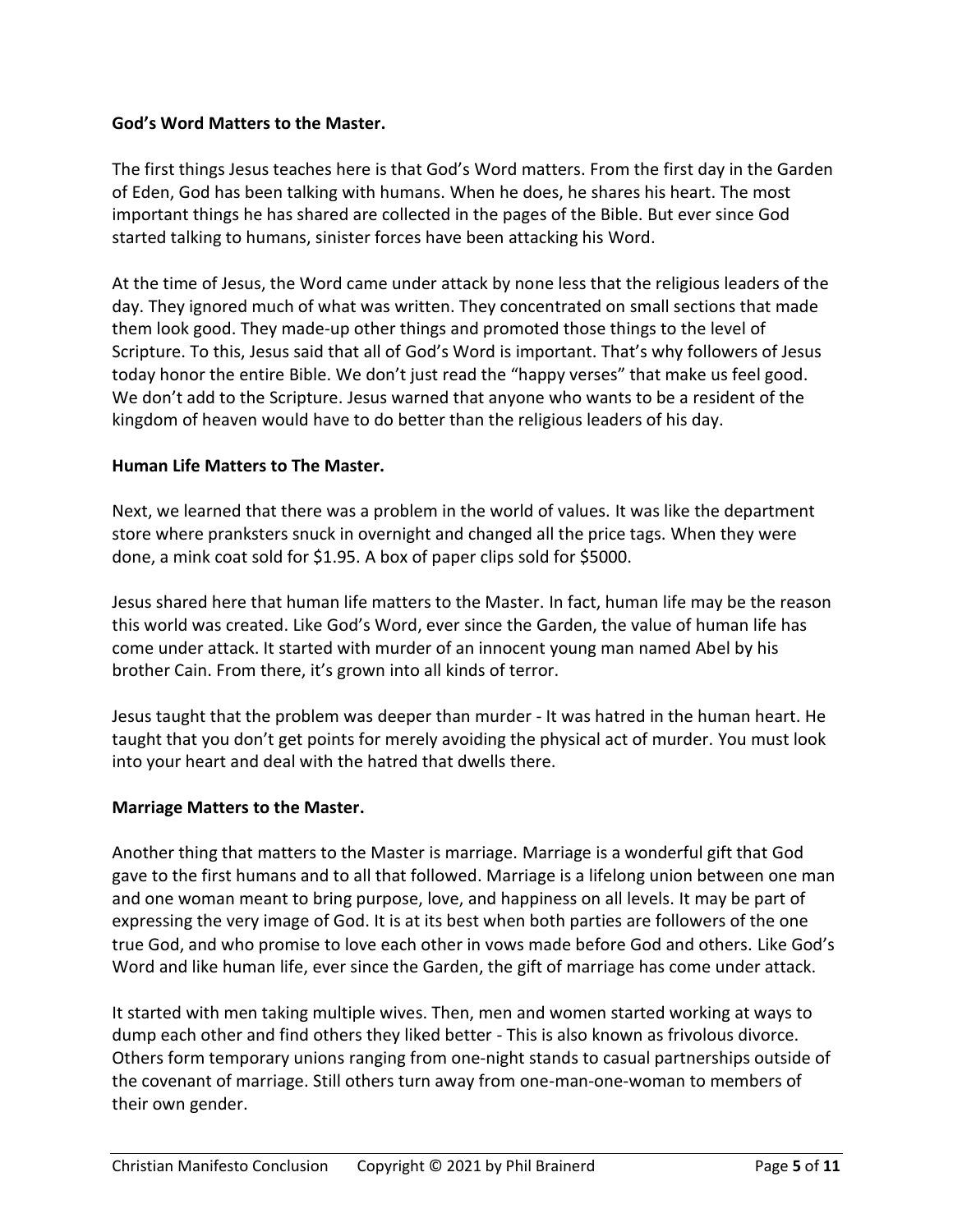Some accept the importance of marriage and would never commit adultery but enter into all kinds of sin in their minds. To this last group, Jesus warned that even lust in the heart was as bad as adultery. Marriage matters to the Master. Sometimes in the most extreme of cases, Jesus will recognize a divorce. But we are to do everything we to help before that point arrives.

### **Truth Matters to the Master.**

Next, Jesus taught that truth matters to the Master. People in his day came up with all kinds of practices that covered their dishonesty. They made oaths and promises, but never fully intended to keep their word. Jesus said to let our yes be yes, and let our no be no - Because truth matters to the Master.

### **Humility Matters to the Master.**

In the Garden of Eden, the Serpent tempted Adam and Eve with the promise that they could be like God if they would disobey him. But that could never be. God is God, and everything in his creation is something lower. The humble person accepts that. In fact, the humble person treats others as though they have more importance than themselves.

Everyone in the human race is tempted to think of themselves as being more important than those around them. It's reflected most in our anger when people don't do what we want. The anger grows when our others hurt us. Jesus taught that even those who hurt us should be treated as though they are more important than us. If someone slaps you on the cheek, turn to them the other cheek as well.

#### **Love Matters to the Master.**

From there, Jesus moved to an even higher level: He taught that Love matters to the Master. Humility is a state of mind that recognizes the value of others. Love values people from the heart. Love isn't just good feelings. Jesus says it's easy to love people who do what we want. Even the most evil of people know how to be nice to their children. Jesus said that we need to learn to love even those who hate us and persecute us. We need to pray for them. It's not just the intellectual act of obedience - It's becoming like our Father in heaven, who send his rain on the righteous and the unrighteous as well. Jesus says those who understand this and practice it will be children of the heavenly Father.

# **Perfection Matters to the Master.**

How should we practice all the things we've learned so far? Perfectly! Because perfection matters to the Master. Jesus said: "Be perfect, therefore, as your heavenly Father is perfect. (Matthew 5:48)" Who can be perfect? In practice, nobody can – Nobody, that is, except God. That's why we need God to forgive us. The cross of Christ fills the gap between our imperfection and the perfection that we were created for.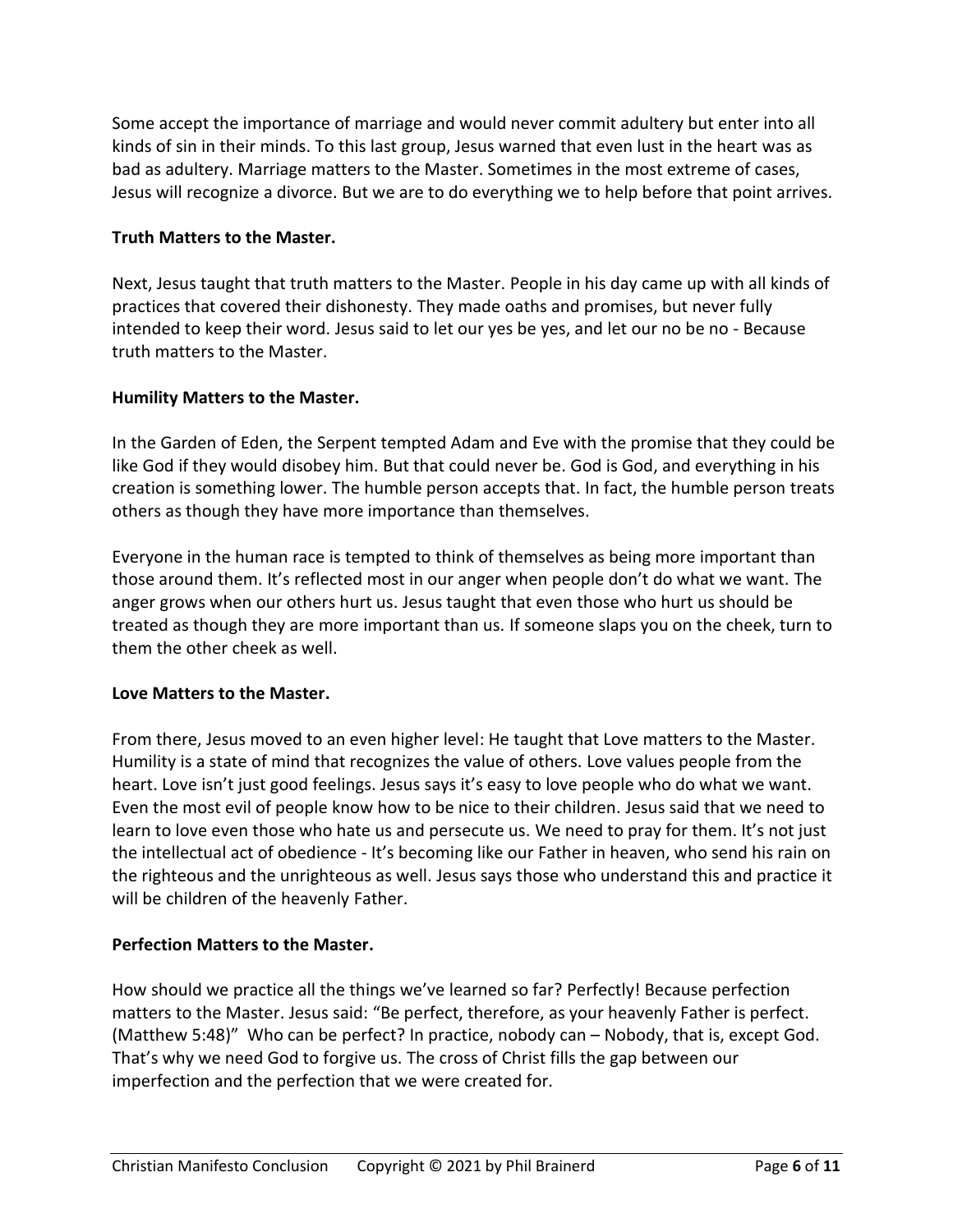But forgiveness doesn't mean to be lazy. God has compassion on his children, but we must still remember the high standards that are set for us.

# **C. Best Practices for Followers of Jesus**

So now that everyone knows what Matters to the Master, Jesus moves on. There are things that every follower of God does. But do we do them in the most effective way?

Do we need to figure out how to do everything from scratch? No, Jesus gave his followers best practices - Ways to be effective.

Jesus taught about charity – giving to the needy. He taught about fasting and prayer. The best practices all had one thing in common: Secrecy! No follower of Jesus gives or fasts or prays to impress others. We give and fast and pray because it's pleasing to one person: God.

# **The Pattern for Prayer**

In this section, Jesus gave his followers a pattern for prayer. It's often called "The Lord's Prayer", but that doesn't really tell us what's in it.

- We are to pray to the Father in the name of the Son, Jesus Christ.
- We pray that God's name will be hallowed.
- We pray that his kingdom will come and that his will be done.
- We acknowledge daily dependence on God.
- We pray daily for our bread.
- We must be reminded daily that we need God's forgiveness.
- We must be reminded daily that if we don't forgive others, we don't really understand God's forgiveness for us.
- We must ask daily for protection against temptation and the Evil One, the Devil.

# **Best Practices for Wealth Management**

Jesus gave his followers best practices for wealth management. Our ultimate goal is to build treasure in heaven. That doesn't mean to quit your job and live on the roof in a white sheet. It's not wrong to keep money in the bank and plan for the future. And we still need to work hard at our jobs. But in the end, we need to be reminded that treasure on earth leads to moths and rust destroying. It leads to thieves breaking in and stealing.

# **A Tale of Two Masters**

Worse, money can become an idol. It can become our master. In fact, all kinds of earthly things can become our master. That's why we need to talk about idolatry. In the old days, people worshipped statues. They worshipped statues because the statues gave them stuff, or so they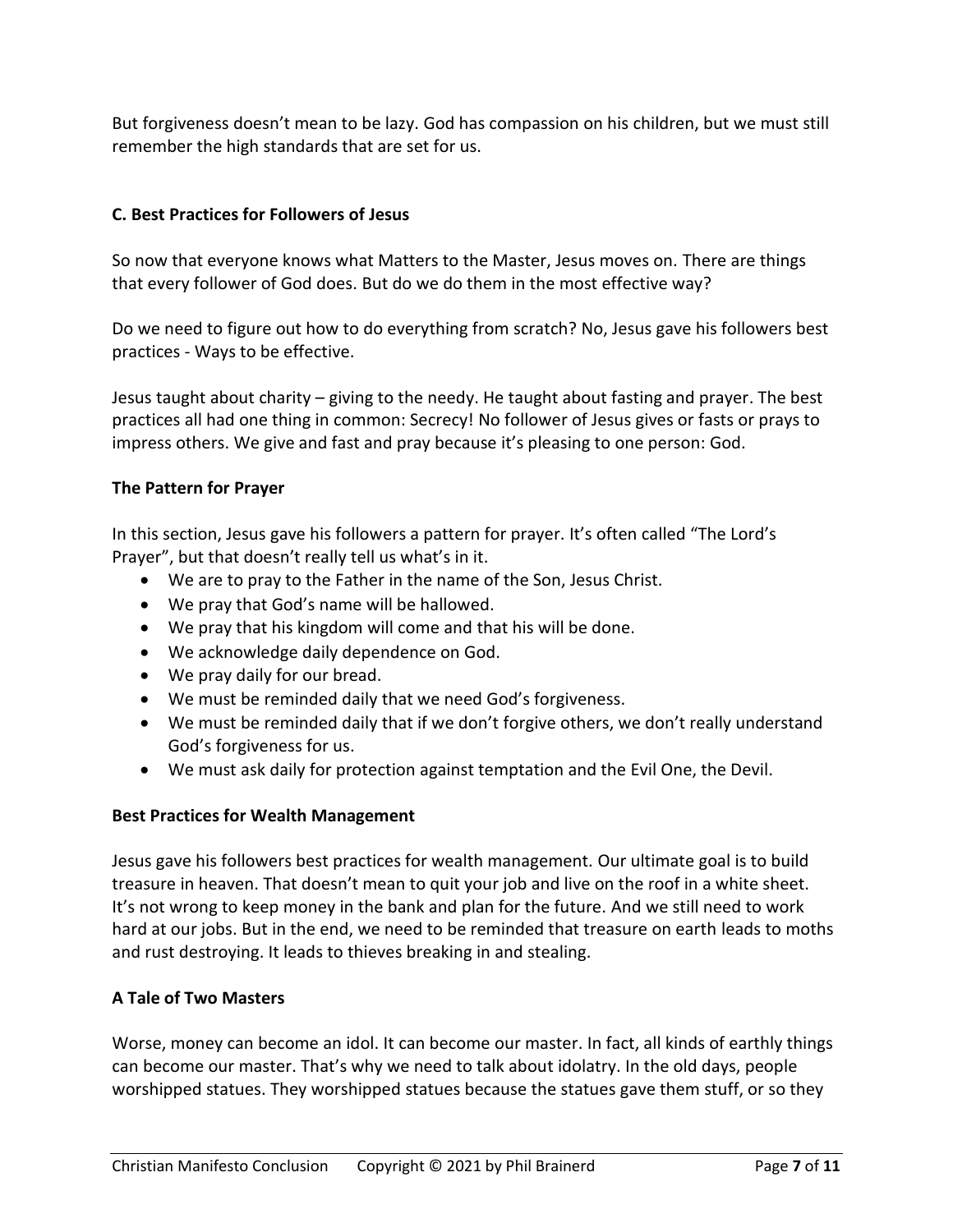believed. At some point, the statues got lost, and people began to worship the stuff. That leads to the tale of two masters.

If your master is God, in the end you will reach heaven. If your master is anything else, you will go someplace else. That would be bad enough, but there's the life you lead in the meantime. If your master is something from this world, you will spend your time in worrying. You will be drained. The things you gather may make you happy for a moment. But in the end, those things and the pursuit of them will sap your life energy.

# **D. Principles for Changing the World**

That leads us to the final part of any good manifesto. Jesus has told us about many of the problems of our world. We know what the residents of the kingdom of heaven are like. So, how do we go about changing the world? Jesus gave his followers principles for doing that.

# **Start with Yourself.**

First, start with yourself. Stop pointing fingers at others. Allow God to search your heart and teach you how to be better. Take the log out of your own eye before trying to take the speck out of someone else's eye.

# **Be Careful – Not everyone wants to be Changed.**

Next, Jesus shares some surprising advice. As we said earlier, those who have accepted God's offer of peace want to be peacemakers - The pass along what they know so others can enjoy God. Some will happily accept. But some do not wish to be changed. They will resist – some to the point of being dangerous. Here's the surprising advice: Jesus says we are under no obligation to hang around when people attack us.

Do not give dogs what is sacred; do not throw your pearls to pigs. If you do, they may trample them under their feet, and turn and tear you to pieces. (Matthew 7:6)

# **The Father Delights in Helping You.**

Next, know when you go out to change the world that you heavenly Father is there to help. In fact, he delights in helping.

So, "Ask and it will be given to you; seek and you will find; knock and the door will be opened to you. 8 For everyone who asks receives; the one who seeks finds; and to the one who knocks, the door will be opened." (Matthew 7:7-8)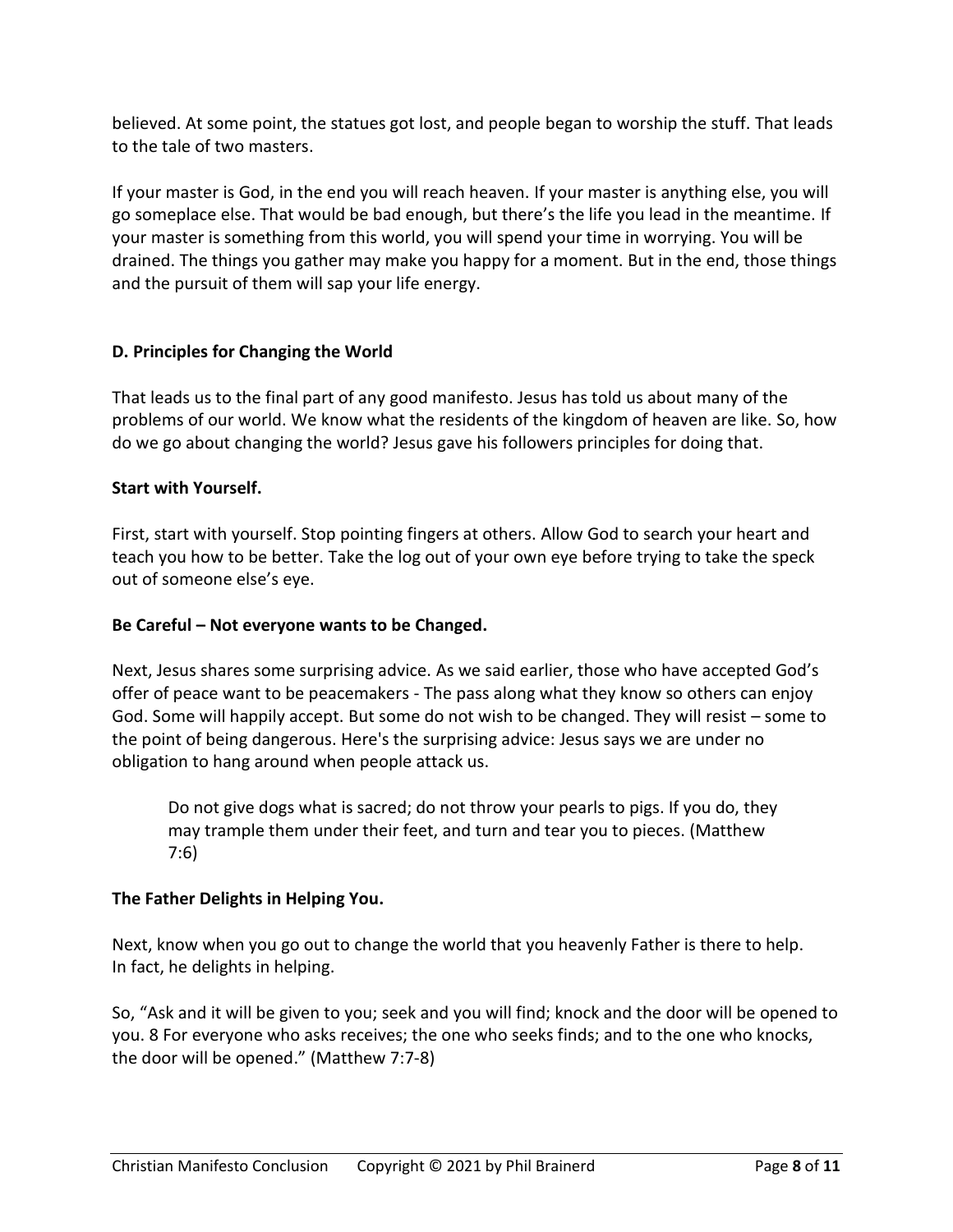### **There is No Middle.**

Then, Jesus warns us: As we seek to change ourselves and our world, there is no middle. There is a narrow gate and a wide gate. There is a narrow road and a wide road. The narrow gate leads to the narrow road which leads to life - Eternal life. The wide gate leads to the wide road which leads to destruction - Eternal destruction.

### **Beware of Deceivers and the Deceived.**

Along the way, there will be deceivers. Heartless people who claim to speak for God, but who only speak for themselves. Perhaps worse, there will be those who are deceived. They will really believe what they say. They will believe that they should enter heaven. But Jesus, who will stand at the entrance to heave, will have to say: "I never knew you. Away from me, you evildoers! (Matthew 7:23)"

### **II. Why are the Words Important?**

So, now we are at the end of the Manifesto. We know that the world has something wrong with it. We can add that we know there's something wrong with us. We know what the world should look like. And we know what we should look like. We know how to go about changing the world. And we know how to invite God to help change us.

#### So, again, what are you going to do?

That brings us to the second question that we mentioned earlier. Why should we listen his words? Why should we obey? Here's the answer: *Because there is great reward for those who follow. And there is great loss for those who don't.*

In his conclusion text (See pages 2-3) Jesus talks about two men. They had some things in common. They both wanted to build a house. Apparently, the same kind of house. But one built on a rock. The word here indicates not just a single stone, but a rocky outcropping. A place of solid bedrock. The other built on sand.

We're told that one day a storm came - Apparently, the same storm. After the storm, the house built on the rock was still standing. The man who built it had his beautiful home, and he had it forever. The other man's house came down. We're told it came down with a great crash.

Why should we listen to the words of Jesus? Why should we obey? Because there is great reward for those who follow. There is great loss for those who don't.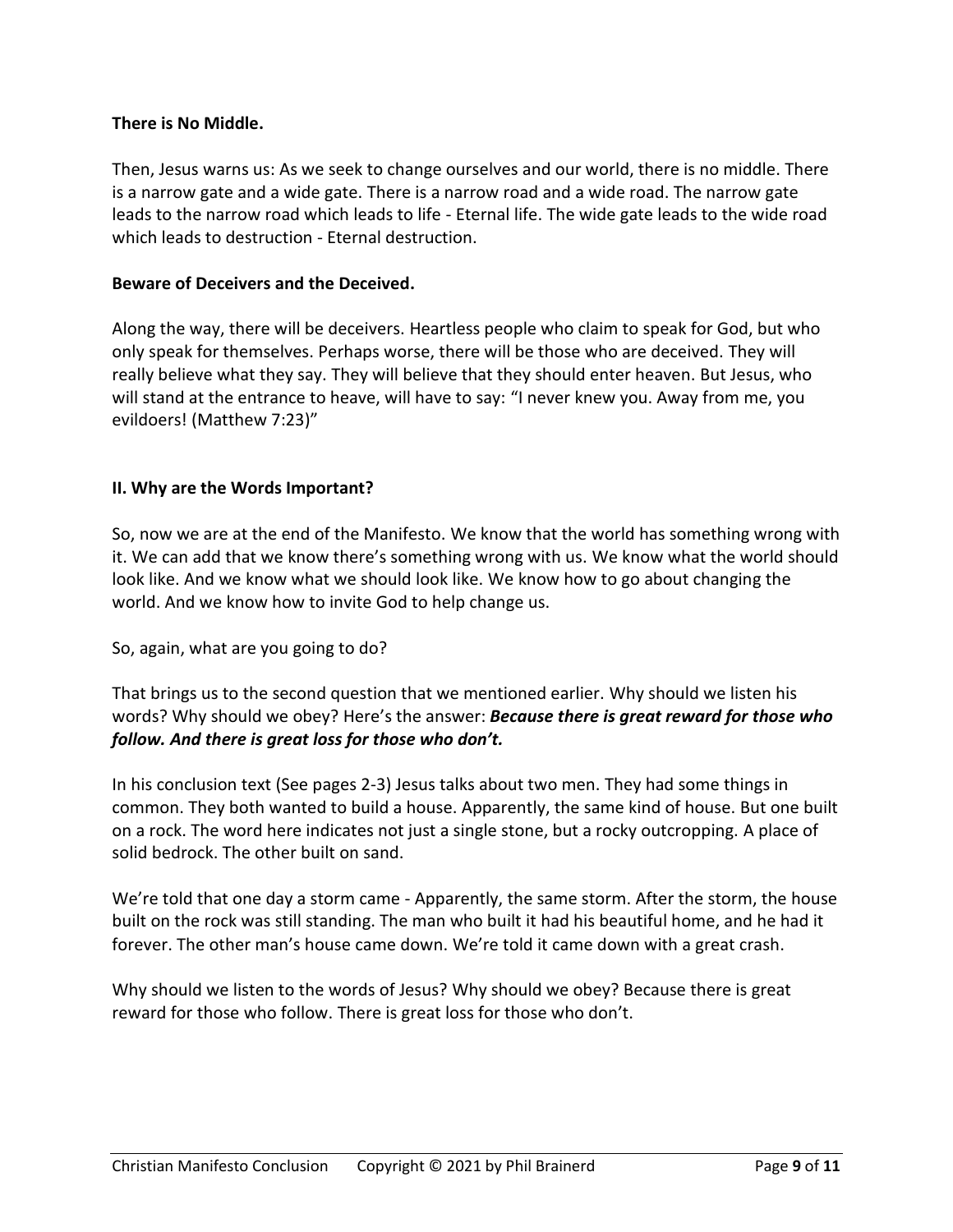There's another reason we should listen to these words. There's another reason we should obey.

When Jesus had finished saying these things, the crowds were amazed at his teaching, because he taught as one who had authority, and not as their teachers of the law. (Matthew 7:28-29)

The people who were listening knew they were hearing someone special. He wasn't like anyone they ever heard before. They heard teachers of the law. All teachers have to quote someone else. A mere human teacher could say, "The Scriptures say". Jesus said amazing things. He said, "You have heard, but *I say to you*."

Here's what Jesus said just a few sentences earlier:

21 Not everyone who says to me, 'Lord, Lord,' will enter the kingdom of heaven, but only the one who does the will of my Father who is in heaven. 22 Many will say to me on that day, 'Lord, Lord, did we not prophesy in your name and in your name drive out demons and in your name perform many miracles?' 23 Then I will tell them plainly, 'I never knew you. Away from me, you evildoers!' (Matthew 7:21-23)

Jesus says that *he* is the one will be standing at the gates of heaven. *He* decides who gets in and who doesn't. He says he has the ability to look into the hearts of people and know whether they're true believers or not. Entrance to heaven depends on whether or not you know *him*.

In the final statement of the Manifesto, Jesus says that people need to listen to *his* words: "These words of mine." We need to listen to these words, because they are the words of more than a man. These are the words of God visiting the face of the earth. There is no higher authority.

Let's pull this all together.

# **Conclusion**

Today we have finished a journey. A journey through one of the most important bodies of teaching given in history: The Christian Manifesto.

There are not the words of a mere mortal. They are the words of the Son of God, the Lord Jesus Christ - God himself visiting the face of the earth.